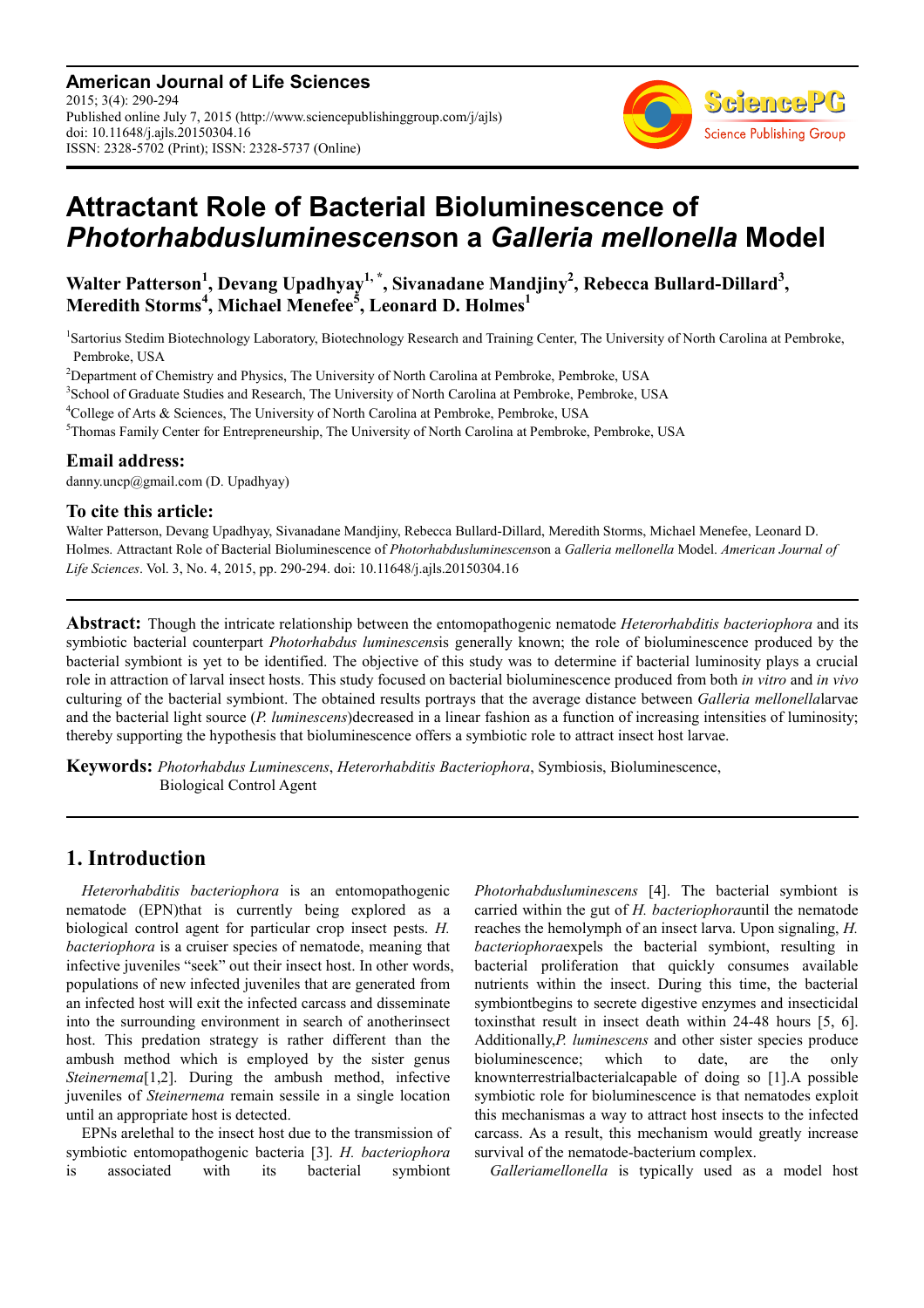organism to study nematode efficiency and bacterial toxicity. *G. mellonella* is also employed for *in vivo* culturing of EPNs and bacterial symbiontsfor laboratory use[7]. In relevance to this study, larvae of *G.mellonella* use 4 small organs (i.e. stemmata) on each side of its head in order to perceive lowquality vision. Stemmata contain light sensitive pigments (i.e. rhodopsins) that enable insect larvae to detectlight when excited [8]. *G. mellonella* rhodopsins havea lambda max (510 nm), proximal to the peak wavelength (490 nm) ofthe bioluminescence produced by of *P. luminescens* [8, 9]. Many other Lepidopteran species have rhodopsins whose lambda max falls within the same spectrum of bioluminescenceof*P. luminescens*such as *Manducasexta* and Spodopteraexigua(520nm and 515nm, respectively)[9,10]. The relatively small distances between emission peaks and insect rhodopsins may not have a significant impact on light detection within insect larvae.

In this study, larvae of G. mellonella were used to observe the effects of luminosity produced by P. luminescens on insect attraction. This study was performed utilizing two different bacterial culturing conditions to producein vitro and in vivo light sources. These light sources, along with live, uninfected insect larvae, were placed into a gridded chamber and left in low external light conditions. Distances between light sources and live insects were determined from digital images and plotted against the corresponding luminosity reading. The results of this study support the idea that bacterial luminosity does attract insect larvae. Furthermore, this research suggests that bacterial luminosity is a symbiotic trait that infective juveniles of H. bacteriophora exploit to attract insect hosts.

# **2. Materials and Methods**

#### *2.1. Preparation of Materials and Supplies*

Infective juveniles of *H. bacteriophora* were obtained through in-house mass production protocols. *P. luminescens* cultures were isolated from infected *G. mellonella* using the method of Inman III and Holmes [11]. *G. mellonella* were obtained from Carolina Biological Supply Company (Burlington, North Carolina, USA). Using an inoculation loop, samples of infected hemolymph were aseptically obtained and streaked for bacterial isolation onto nutrient agar(g/L: beef extract, 6; digested gelatin, 10; and agar, 15).

*P. luminescens* was cultured overnight at 28°C and isolated colonies werethen subcultured onto a second plate. Isolated colonies from the second plateweretransferred to tubes containing3 mL ofnutrient broth (g/L: beef extract 6; digested gelatin, 10) and incubated at 150 rpm and 28°C overnight. Following incubation, the liquid culture was scaled up to 50ml nutrient broth in a 250 mL Erlenmeyer flask. Cultures were incubated at 28°Cand agitated on an orbital shaker at 150 rpm overnight. Unused infected *Galleria*larvae from this step were used for *in vivo* luminosity studies.

Behavior chambers used in this experimentwere made from 100 mm x 20mm cell culture dishes (Corning, Inc.) and to them PetriStickers™containing32 square gridswere affixed to the top for determining insect positions.Inside chamberswere lined with pre-moistened 9 cm Whatman filter paper and assembled. Chamber tops were drilled with four equidistant holes  $\left(\sim 2 \text{ mm in diameters} \right)$  allow gas exchange.

#### *2.2. Methods*

#### *2.2.1. Bacterial and Larvae Sampling*

*G. mellonella*were screened for signs of infection based on melanization (darkening of pigment) and motor defects based on lack of response to physical stimulation. Larvae who did not display any of the traits where separated from the population received.

*P. luminescens* isolates where screened for contamination and phase variation. Contamination was screened for by gram-staining at transferring to new media. Phase variation was screened by only selecting cultures with relatively high bioluminescence.

#### *2.2.2. Exposure to Invitro Bioluminescence*

For*in vitro* trials, 1 mL aliquots of the 50 mL overnight culture of*P. luminescens* culture were obtained and dispensed into 1.5 mLmicrocentrifuge tubes. Luminosity of sample aliquots was measured with a Modulus™single tube luminometer (Turner Biosystems) and reported in terms of relative luminosity units (RLU). Afterwards, each culture tube was placed at theperipheryof each chamber. Healthy*G.mellonella*larvae were added carefully to the center of each chamber and placed in a lowlight environment for 10 minutes. After the 10 minute period, each chamber was briefly exposed to laboratory light and a digital photograph was taken at a fixed 90º angle to the plate surface. Controlsconsisting of sterile culture broth,were also performed in the same manner.

#### *2.2.3. Exposure to in Vivo Bioluminescence*

*H. bacteriophora* – *P. luminescens* infected larvae of *G.mellonella* were measured for luminosity. The infected and highly luminescent carcasses of *G. mellonella* were placed at the peripheral of each chamber. Healthy, non-infected*G. mellonella*were added to the center of each chamber. Methodology of *in vivo* testing was conducted in the same manner as *in vitro* testing, with dead, suffocated larvae acting as a control, which were discarded upon melanization.

#### *2.2.4. Analyses of Images*

Utilizing the known distances ofthe grid and the number of pixelsalong the grid from the digital photograph were used to determine ratios of pixels todistance. From the pixel grid,the location of the culture and the head of the *G. mellonella*were found, thenumber of pixels separating those locations was then counted.The pixels to millimeter ratio of the individual photographs were used to calculate the distance of the *Galleria* larvae to the light source based on the number of pixels separating them.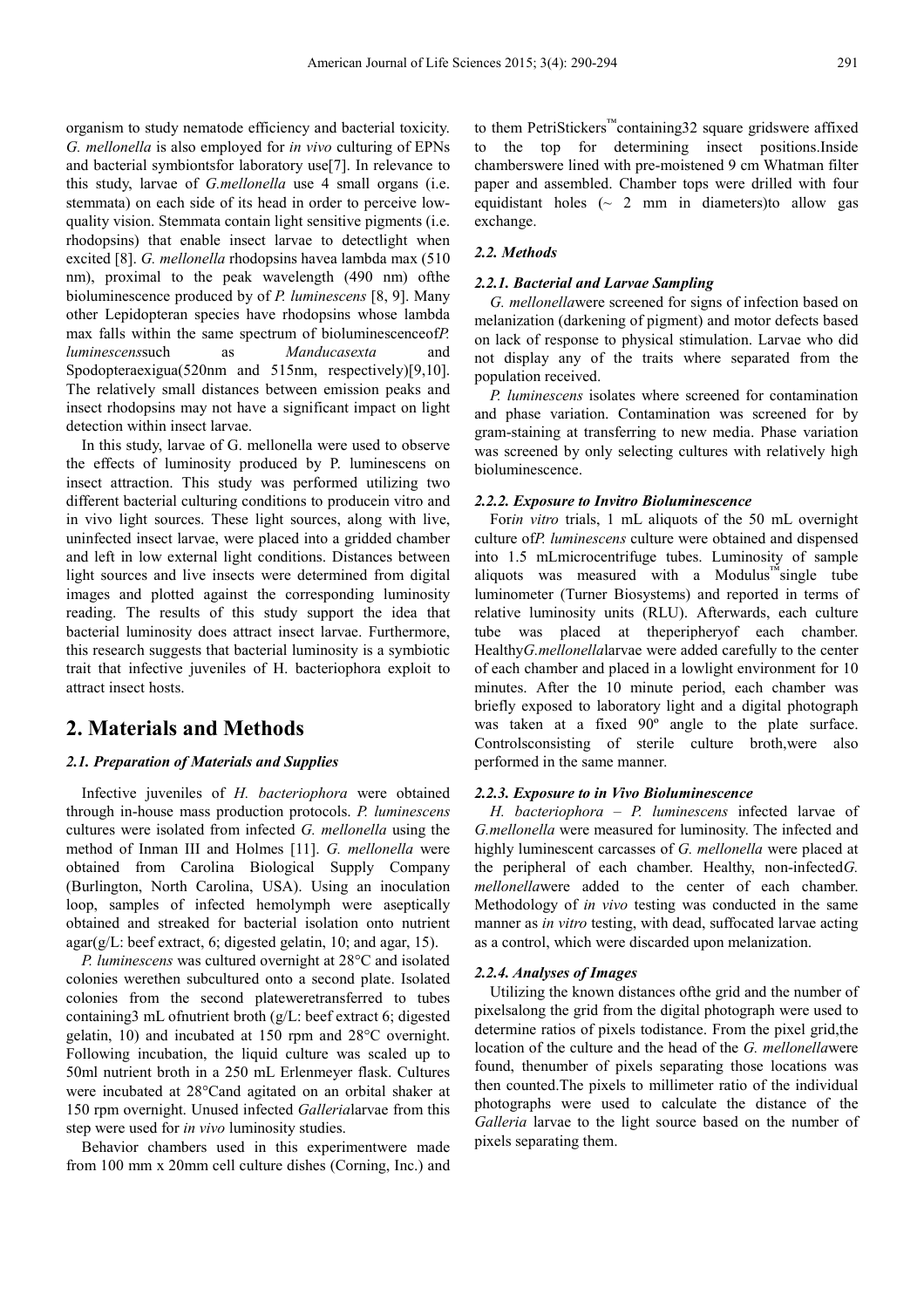# **3. Results**

#### 3.1. Effects of Bioluminescence from in Vitro Cultures on *Galleria Mellonella*

*Galleria*larvae exposed to *in vitro* cultures of *P. luminescenstend* to follow a set pattern of behavior towards luminosity. Results indicate that luminescent cultures and larval heads decrease decrease as luminosity distancesbetween

increases. When the RLU of the culture increase, larvaetend to move closer to the tube in aninversely linear fashion. This observation suggests that at higher intensities of bioluminescence attraction of the insect is greater; thereby reducing the distance between the insect and the luminescent culture. The slope produced from the *in vitro* data indicates an attraction rate of -7.54 mm/ $10^5$  RLU as shown in Figure 1.



Figure 1. Effects of in vitrobioluminosity on Galleria mellonella position relative to P. luminescens culture. The overall trend ofin vitro culturing depicts an *inversely linear relationship. The linear portion depict depicts an attractionrate of -7.54 mm/10<sup>5</sup> RLU.* 

#### *3.2. Effects of Bioluminescenceproduced from from in Vivo Cultures on Galleria Mellonella*

*G.mellonella* exposed to *in vivo* culturing of *P.*  luminescens and *H*. bacteriophora within carcasses of otherlarvae were foundto display a similar similar inversely linear correlation between RLU and distances to carcasses. With the *in vivo* testing there is a linear trend that exhibits a decreasing

distance to the carcass as RLU of *in vivo*cultures increase (Figure 2). The rate of this linear trend was at  $-0.75$ mm/10<sup>5</sup>RLU.During the period of*in vivo*experimentation ( $\sim$  5 days), no healthy *Galleriasubjects* were infected by *H*. bacteriophora. Thissuggests that more incubation time is needed to force the emergence of infective juvenile nematodes from insect carcasses.



Figure 2. Experimental correlation between distance and RLU determined during in vivo trials. A linear correlation is observed that depicts a decreasing rate *of -0.75 mm/10<sup>5</sup>RLU which is highly similar to the rate obtained through in vitro trials.*

# **4. Discussion**

H. bacteriophora is classified as a cruiser species and

appears to conflict with the role of bioluminescence from *P*. *luminescens* as a tool for for host attraction[2,12].The differentiation between cruiser and ambush EPNs is based on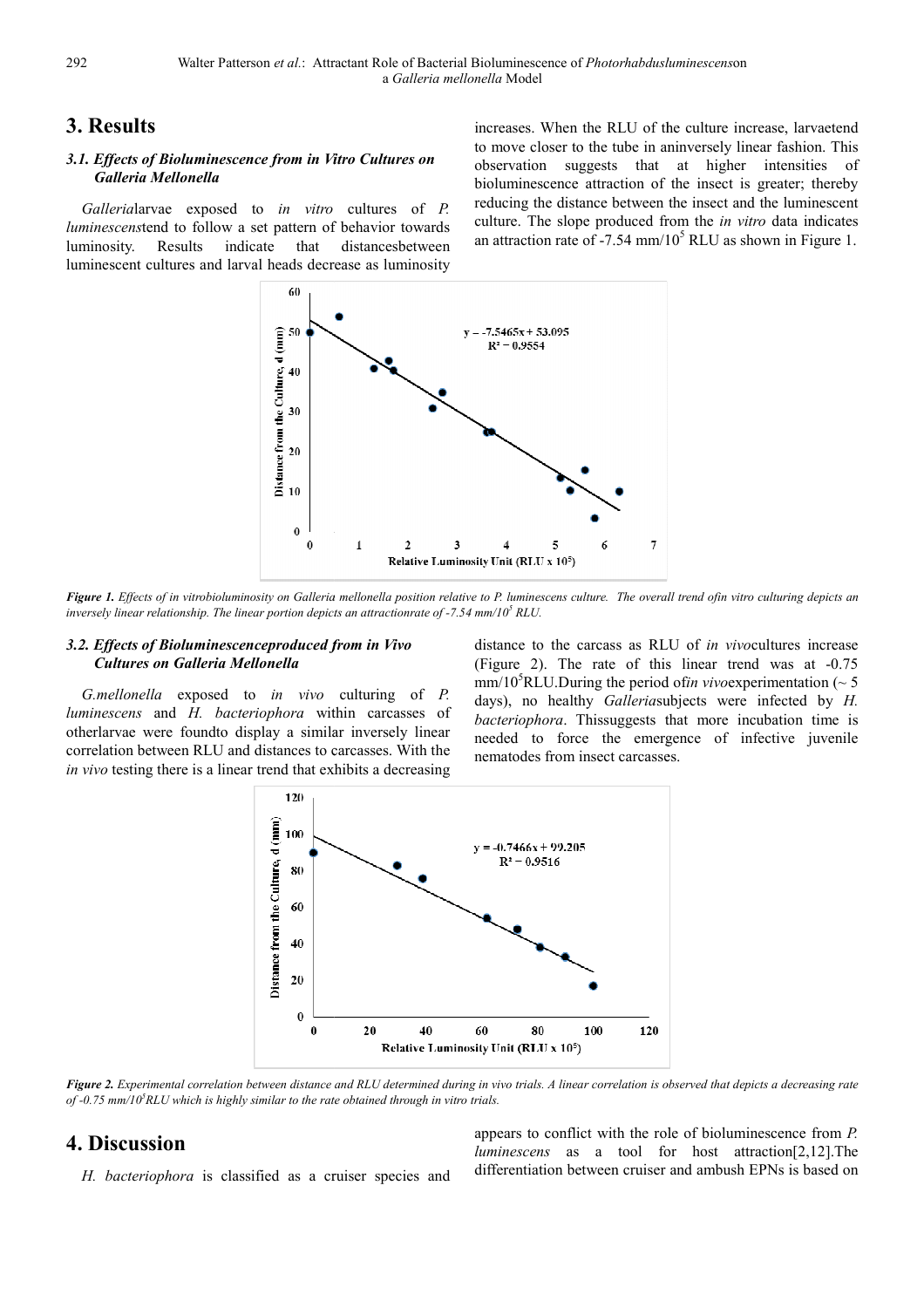the observation of species' microscopic movements, rather than their macroscopic distribution in an ecosystem.This conflict can be resolved by considering the relative effectiveness of *P. luminescens* on *G.mellonella,*and its ability to attract larvae from portions of the environment in which *H. bacteriophora*does not inhabit.From this study, onlyhigh luminosityreadings, both *in vitro* and *in vivo*culturing systems,show effective attraction of *G.mellonella* larvae. The possible explanation of the role of bacterial bioluminescence is that at high RLU, host insects are attracted to a certain distance from the infected insect carcass. Once infective juveniles (IJs) of *H. bacteriophora*emergefrom the carcass, they wouldmobilize within the environment to detect and attack baited hosts. Ultimately, luminosity draws insect hosts closer to the host cadaver to reduce the distance nematode would have to travel before attacking a new host and as a consequence, survival of both *P. luminescens* and *H. bacteriophora* is greatly increased.

Both culturing methods resulted in linear curvesthat depicted decreasing distancesbetween insect and bacterial cultures as luminosity increased. These trends indicate that high*in vivo* luminosity would be expected in a natural setting that issufficient to attract larval insect hosts*.*The differences in slopes could be due to secondary metabolites or other compounds produced by *P. luminescens.*Researchwith ant models has shown, that *P. luminescens*secretes a secondary metabolite that repeals insects from the host cadaver. This offers protection to their nematode counterparts from being consumed by other organisms [13]. Controls from both *in vivo* and *in vitro* tests may provide some evidence in support of this. When*G. mellonella*larvae were exposed to nonluminescent *in vitro* cultures of *P. luminescens* (Phase II)*,*  larvaewere found to have an average distance  $(\sim 50 \text{ mm})$  from the non-luminescent culture.On the other hand,*in vivo* control larvae exposed todead non-luminescent larvae were found at the furthest distance away from the cadaver  $(\sim 100 \text{ mm})$ .

# **5. Conclusion and Recommendations**

The results of this experiment demonstrate that bioluminescence produced by *P. luminescens* can attract healthy insect larvae towards an infected host. This is evidenced by the employment of *G. mellonella* larvae and measuring the distancebetween luminescent cultures and larval insect heads as a relation to increasing luminosity. The results of bioluminescence enable a greater probability that healthy larvae will become infected by attraction to the infectious host carcass. This experiment concludes that bioluminescence produced by *P. luminescens*may be used to attract new insect hosts and as a consequence, *H. bacteriophora* nematodes benefit by the reduction of distance to infect another insect host.Further studies are required to determine the nature of the relationship between the attraction and repulsion of *G. mellonella*to bioluminescence and secreted bacterial compounds, respectively, produced by *P. luminescens.* 

There are two mechanisms by which *Galleria* can be infected. Cruisingnematodesmay utilizebioluminescence to expand its range.This study certainly demonstrates that *P. luminescens* will attract and infect *G. mellonella.* However, the study does not eliminate the possibility that *Galleria*may also become infected through contact with other infected larvae (dead or alive).Further study may provide evidence that bioluminescent surface-sanitized *G. mellonella*canalso infect insect larvae.

### **Acknowledgments**

Financial support was provided, in part, by the: Farm Bureau of Robeson County, North Carolina; University of North Carolina at Pembroke (UNCP) Office of the Provost and Academic Affairs; UNCP Department of Chemistry and Physics; North Carolina Biotechnology Center (NCBC) and UNCP Thomas Family Center. Special thanks are given to Dr. William "Bill" Brandon and Mr. Edward Derosier for technical consultations during preliminary studies involving simulated light.

# **References**

- [1] Georgis R, Gaugler R (1991) Predictability in biological control using entomopathogenic nematodes.J Econ Entomol 84:713-720
- [2] Ehlers RU (1992)Environmental and biotic factors influencing the control potential of entomopathogenic nematodes of the genus *Steinernema* and *Heterorhabditis*. In:Gommers F J, Mass PWT (eds) Nematology from Molecule to Ecosystem. European Society of Nematologists,UK, pp201-212
- [3] Ciche TA, Darby C, Ehlers RU,ForstS, Goodrich-Blair H (2006)Dangerous liaisons: The symbiosis of entomopathogenic nematodes and bacteria. Biol Control 38:22–46
- [4] Fischer-Le SauxM, Viallard V, Brunel B, Normand P, Boemare NE(1999)Polyphasic classification of the genus Photorhabdus and proposal of new taxa: P. luminescens subsp.luminescens subsp. nov.,P. luminescens subsp. akhurstii subsp. nov., P. luminescens subsp.laumondii subsp. nov., P. temperata sp. nov., P. temperata subsp. temperata subsp. nov.and P. asymbiotica sp. nov. Int J SystEvolMicr49:1645– 1656
- [5] Hinchliffe S, Hares M, Dowling A, ffrench-Constant RH (2010)Insecticidal Toxins from the *Photorhabdus* and *Xenorhabdus*bacteria. Open Toxicol J 3:101-118
- [6] DabornPJ, Waterfield N, Silva CP, Au CPY, Sharma S, ffrench-ConstantR H(2002)A single *Photorhabdus* gene, makes caterpillarsfloppy (*mcf*), allows *Escherichia coli* topersist within and kill insects. P NatlAcadSci USA 99:10742-10747
- [7] Hu K and Webster J (2000) Antibiotic production in relation to bacterial growth and nematode development in Photorhabdus Heterorhabditis infected Galleria mellonella larvae. FEMS Microbiology Letters 189:219-223